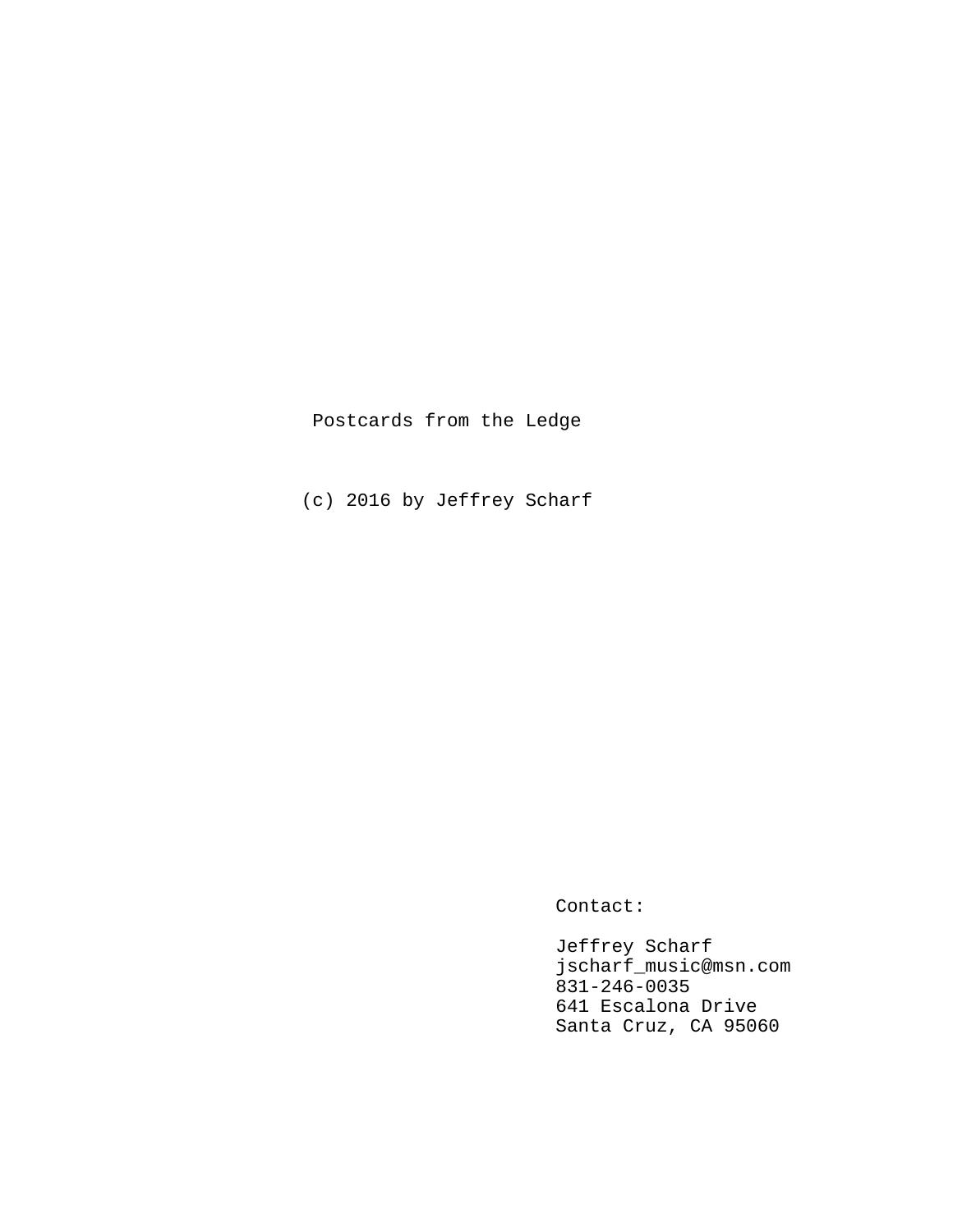Announcer, offstage only, can be double cast with part of Frank or John

Cynthia Stevenson, a radio journalist

Millicent Brady, her producer

Betty Sue Tomlinson, a Southern belle

Frank Giles, Betty Sue's erstwhile fiancé

John Brown, a singing telegram messenger

# **TIME AND PLACE**

SCENE ONE

An office in the RCA building, New York City, 1932 SCENE TWO

The same, five days later

### **CAST**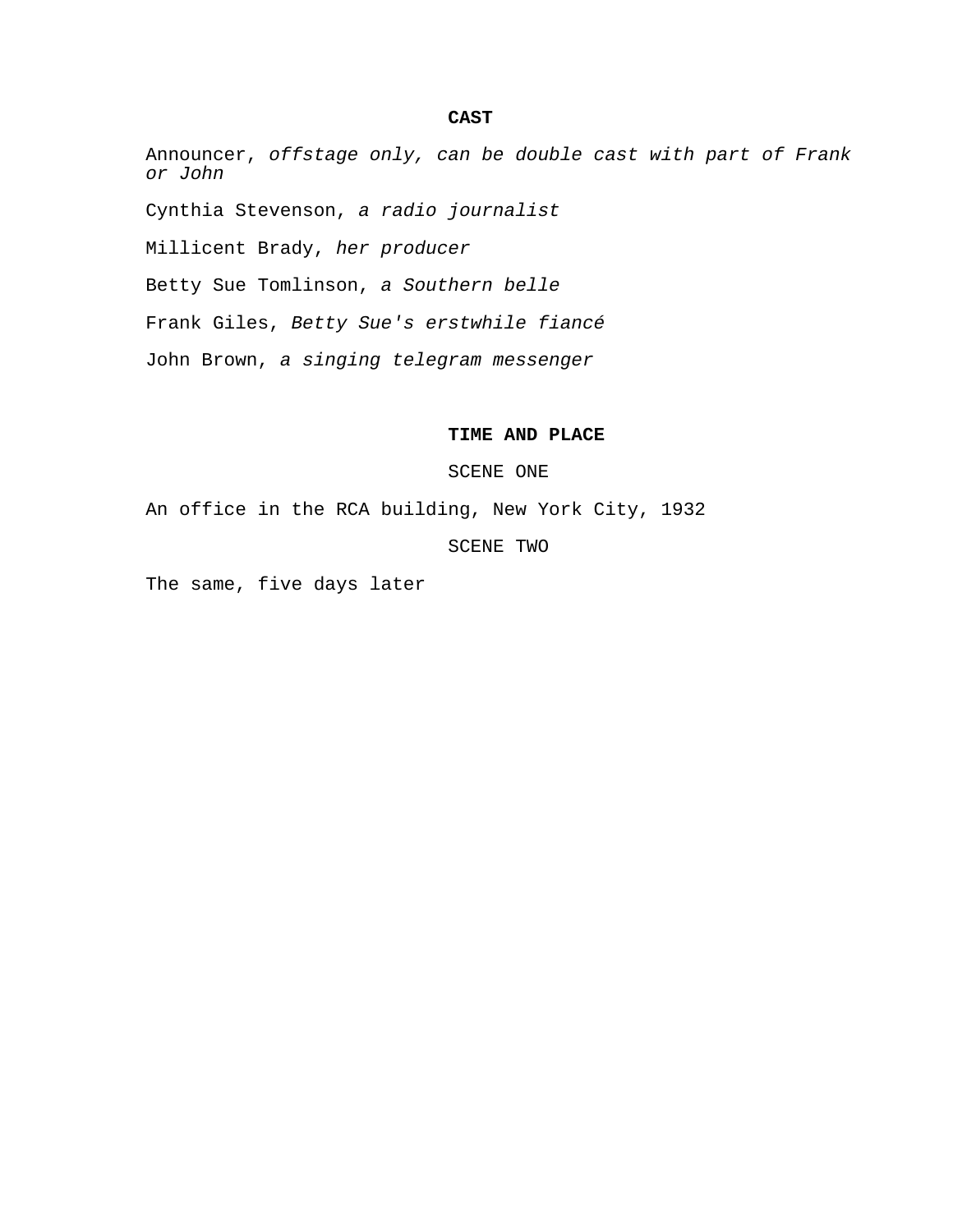# ACT I

### SCENE 1

# ANNOUNCER (offstage, stentorian a la James Earl Jones)

Reality television. It did not begin with "Jersey Shore." It did not begin with "Real Housewives." It did not even begin with television. It began with radio. Reality radio. The time: 1932. The place: the 65th Floor of the RCA Building. And you are there.

> (Lights up on an office unfurnished except for a table and chair. A candlestick telephone, old-fashioned microphone and broadcasting set sit on the table. A packing box is on the floor. MILLICENT BRADY packs. CYNTHIA STEVENSON paces. The extreme downstage serves as a window ledge. One or more "windows" from the office open onto the ledge.)

> > CYNTHIA

I don't care if David Sarnoff does own the network. He can't cancel my program.

### MILLICENT

He can and he did.

CYNTHIA

I'm Cynthia Stevenson. I put NBC Radio on the map.

MILLICENT

That was years ago.

CYNTHIA

I've got a contract.

MILLICENT

It expires next week.

## CYNTHIA

With an option.

MILLICENT

That's not being picked up. Well, that's it for packing.

(MILLICENT closes the box. CYNTHIA walks to the window. SHE stares into the distance.)

### CYNTHIA

I'm sure gonna miss this view.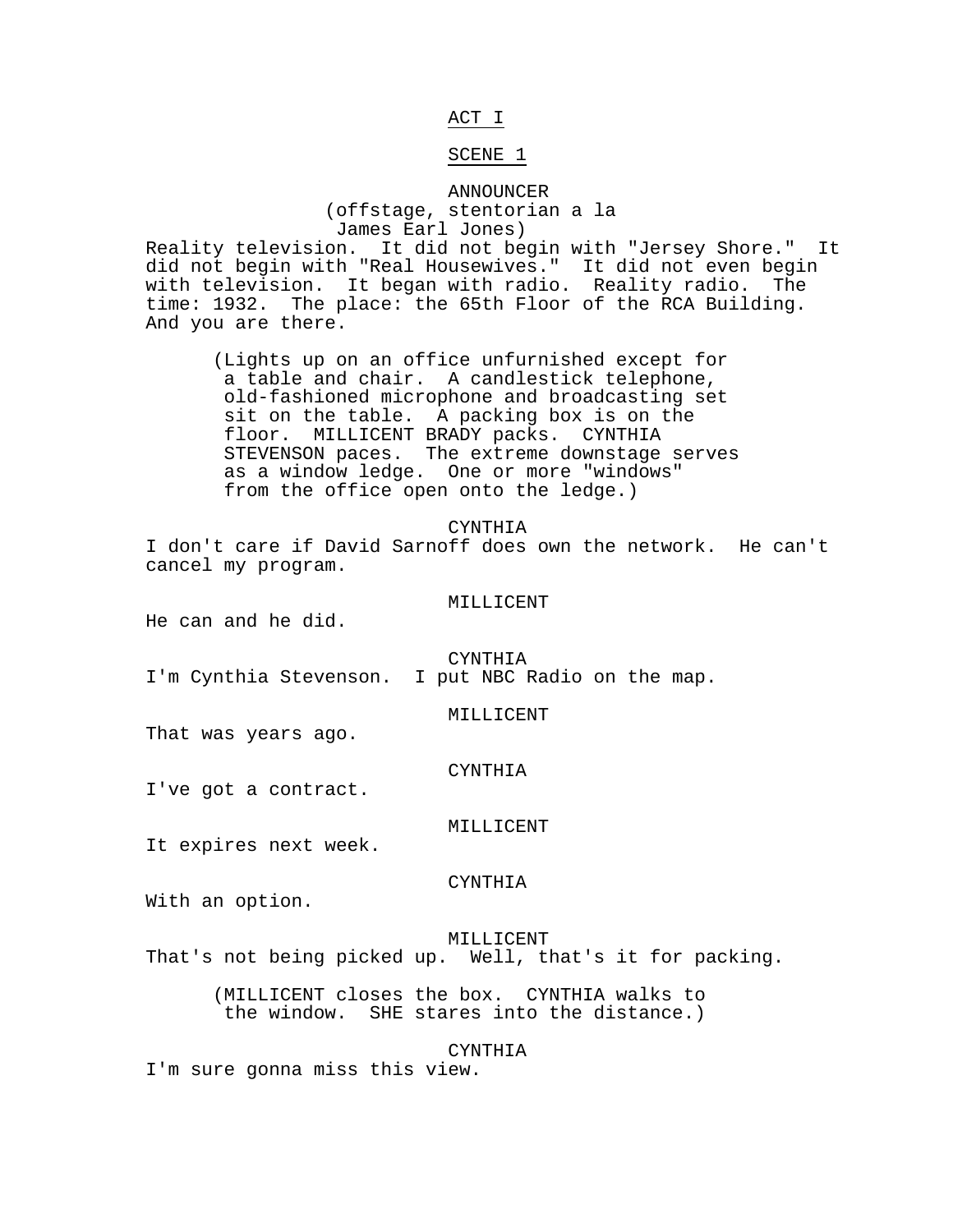(MILLICENT joins her. SHE takes a paper bag from her pocket.)

### MILLICENT

Me, too. The whole New York City skyline. (leans out scattering seeds) And my poor pigeons! Coming every day to the ledge for food. What will you do without me?

### CYNTHIA

There's got to be a way to stay on the air. I know. I'll barricade the studio.

> (CYNTHIA pushes the table toward the door. MILLICENT resists.)

### MILLICENT

No, no, no. You need to get out of the studio, not lock yourself in. Live in the present instead of the past.

### CYNTHIA

What's that supposed to mean?

## MILLICENT

You used to be the bee's knees. The Roaring Twenties. Conducting hoity toity interviews with princes and majarajahs. But this is 1932. There's a Depression out there. Listeners want nitty gritty, not nabobs. Real stories about real people.

# CYNTHIA

People like marathon dancers or the hobos in Hooverville? I won't do it.

### MILLICENT

It's your funeral.

(CYNTHIA stops pushing.)

### CYNTHIA

That's it. Funeral. Call Sarnoff and tell him I'm going to jump.

# (puts a foot out the window)

I'd rather die a star than live as a has-been.

### MILLICENT

Ix-nay. Ix-nay. You tried that when he cut your show from fifteen minutes a day to five.

### CYNTHIA

(returns inside) And he said, "I'll hold your coat." Oooh. I won't give him the satisfaction of jumping.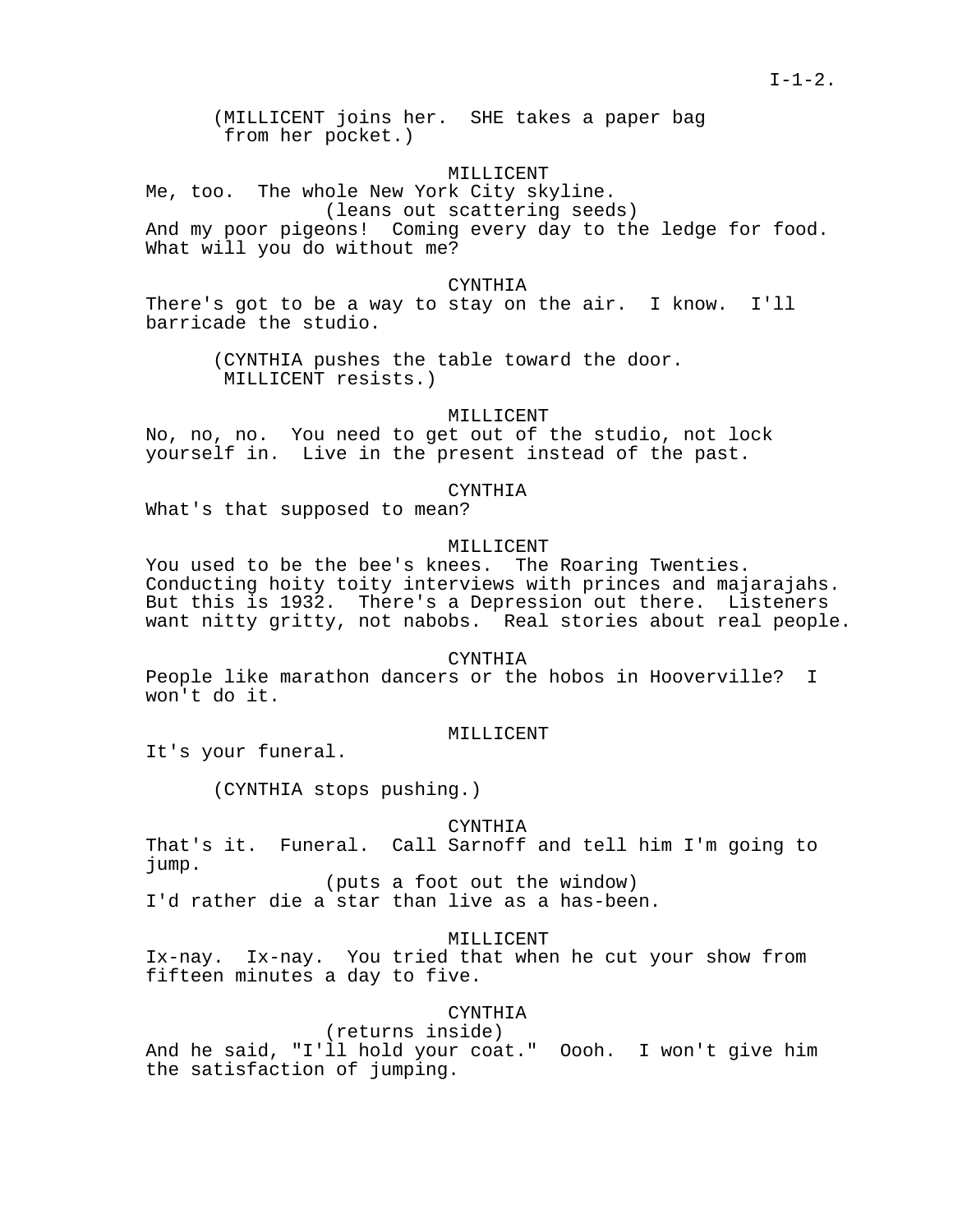### MILLICENT

Come on. Let's go out and find some human interest. There's a breadline around the corner.

CYNTHIA

I'm not interested in breadlines.

MILLICENT

You will be when you're out of work.

### CYNTHIA

I'll starve first.

(snaps her fingers) That's the ticket. I'll starve. Gimme that phone.

> (MILLICENT hands CYNTHIA the phone. During the ensuing conversation, BETTY SUE TOMLINSON sidles along the perimeter upstage to downstage. SHE turns the corner at the front of the stage and starts to cross. All the while, SHE moves as if her back and arms are pressed against a wall and frequently shudders as SHE looks down. SHE is dressed in a neat but unfashionable manner befitting an arrival from boondocks. BETTY SUE stops centerstage. SHE sits cautiously and dangles her legs.)

# CYNTHIA

# (into the phone)

Operator, get me Johansson at the Tribune. [beat] Swede, it's Cynthia. [beat] Cynthia Stevenson. [beat] Do I sound like I'm dead? Listen, I've got a scoop for you. I'm starting a hunger strike to protest the cancellation of my show. It's going to be on the ledge outside my window. [beat] Yep. You won't be able to see me from the street. You'll have to get your pictures from inside. Uh-huh. Uh-huh. It will only make a splash if I jump. Real funny, Swede. [beat] Give you five minutes notice. Yeah, yeah, I'll remember that.

(SHE hangs up the phone.)

# MILLICENT

Remember what?

# CYNTHIA

"A tree that falls in an empty forest makes no sound." (as MILLICENT snickers)

Laugh all you want. I got the dope on hunger strikes straight from the Mahatma's mouth. How long 'til airtime?

# MILLICENT

Two minutes.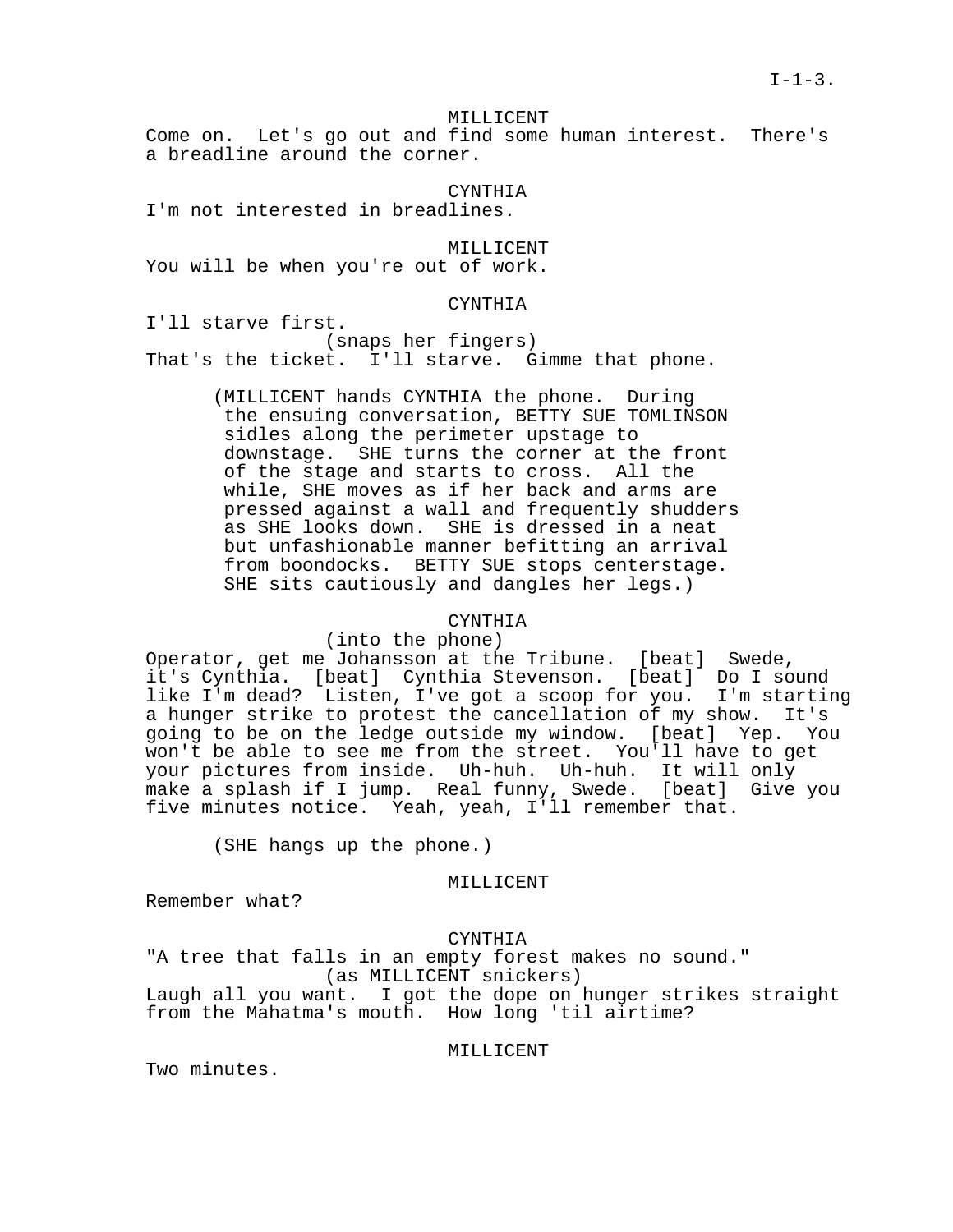### CYNTHIA

Okay. Set me up with the mike.

(CYNTHIA takes the mike and climbs onto the ledge, her back to BETTY SUE. CYNTHIA turns and sees BETTY SUE.)

CYNTHIA

Hey, you, get out of here. This is my ledge.

BETTY SUE

I don't see your name on it.

# CYNTHIA

It's underneath my window.

BETTY SUE

So is Sixth Avenue but that doesn't make it yours.

# CYNTHIA

I'm Cynthia Stevenson.

### BETTY SUE

The Cynthia Stevenson? Sweet Betsey from Pike! When I was little, we listened to your program all the time. But I thought you were deh - I'm Betty Sue Tomlinson. Pleased to make your acquaintance.

(BETTY SUE reaches out to shake Cynthia's hand. SHE loses her balance and nearly slips off the ledge. CYNTHIA grabs hold and keeps BETTY SUE from falling.)

Ooo-weee.

### CYNTHIA

Are you trying to kill yourself?

BETTY SUE

No, ma'am. I'm trying to see get in to Mr. Sarnoff.

# MILLICENT

(leans out) Most people go through his door. One minute to air.

BETTY SUE

You don't understand. I met a boy at the Georgia Peach beauty contest. Frank. Frank Giles from New York. Maybe you know him?

# CYNTHIA

I'm afraid not.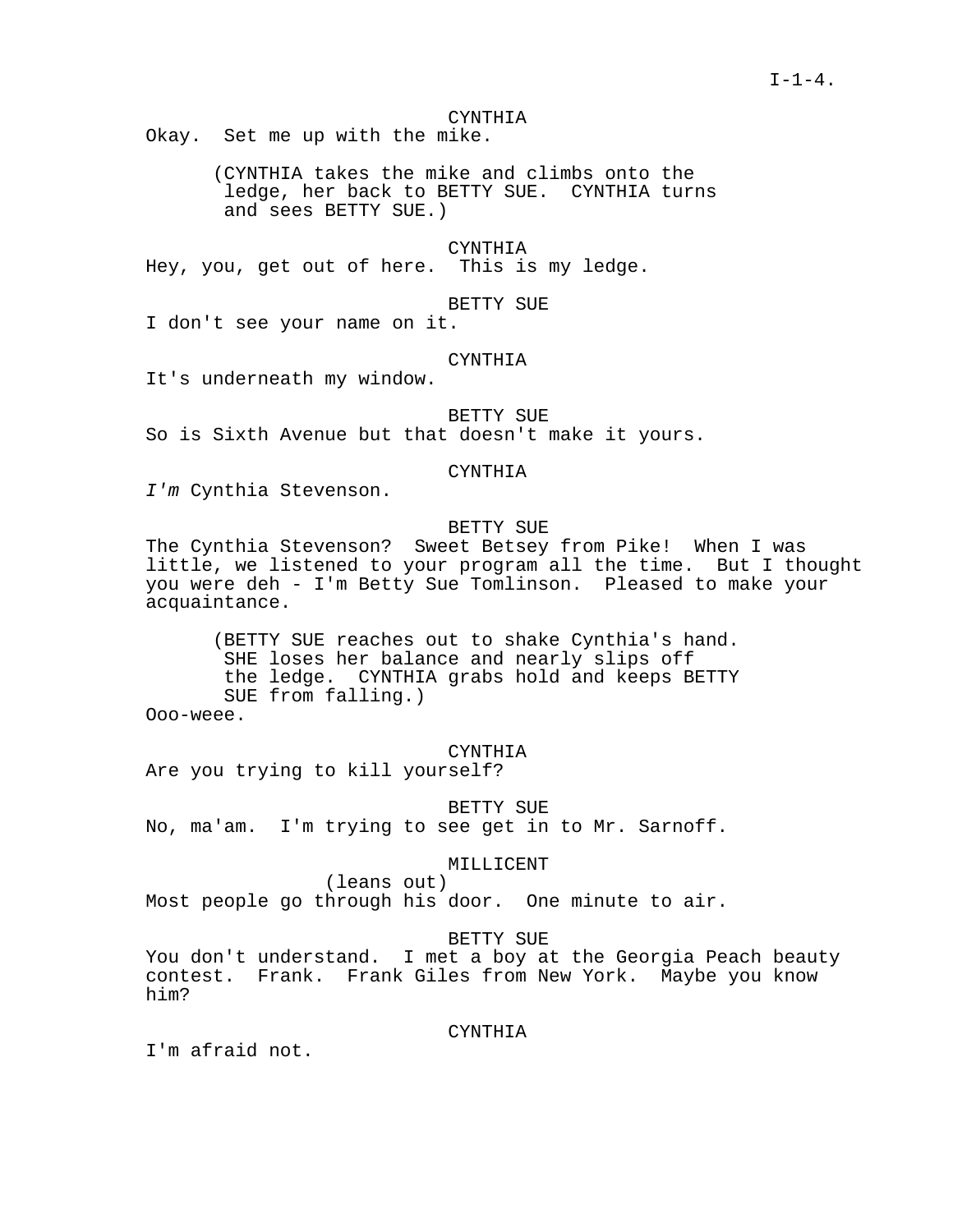### BETTY SUE

He promised we'd get married right after I won and he'd get me a screen test with Mr. Sarnoff. But I didn't even make the semi-finals and Frank disappeared. I spent my last dime getting here. I figured if Frank knows Mr. Sarnoff, Mr. Sarnoff knows Frank.

# CYNTHIA

And?

# BETTY SUE

Mr. Sarnoff won't see me. So I told his secretary I'm gonna set here hell or high water until he does.

MILLICENT

But, honey, Mr. Sarnoff is in the radio business, not the -

# CYNTHIA

Miss Brady, may I have a word?

### MILLICENT

(out of BETTY SUE'S hearing) Are you going to tell her that anybody who really knows Sarnoff knows he doesn't make movies or am I?

# CYNTHIA

I'll tell her later. (crosses her heart and holds up her fingers) Scout's honor. In the meantime, I'm taking your advice. (exudes sympathy as SHE sits next to BETTY SUE) You know, Mr. Sarnoff's awfully stubborn. I tell you what. You set still - sit still - and give me a week to find Frank. If I don't find him, I'll introduce you to Mr. Sarnoff personally. (takes a pencil and index cards from her pocket) All you have to do is read the cards I hand to you. You can read? BETTY SUE 'Course I can. MILLICENT Ten seconds. CYNTHIA Deal? BETTY SUE

Deal.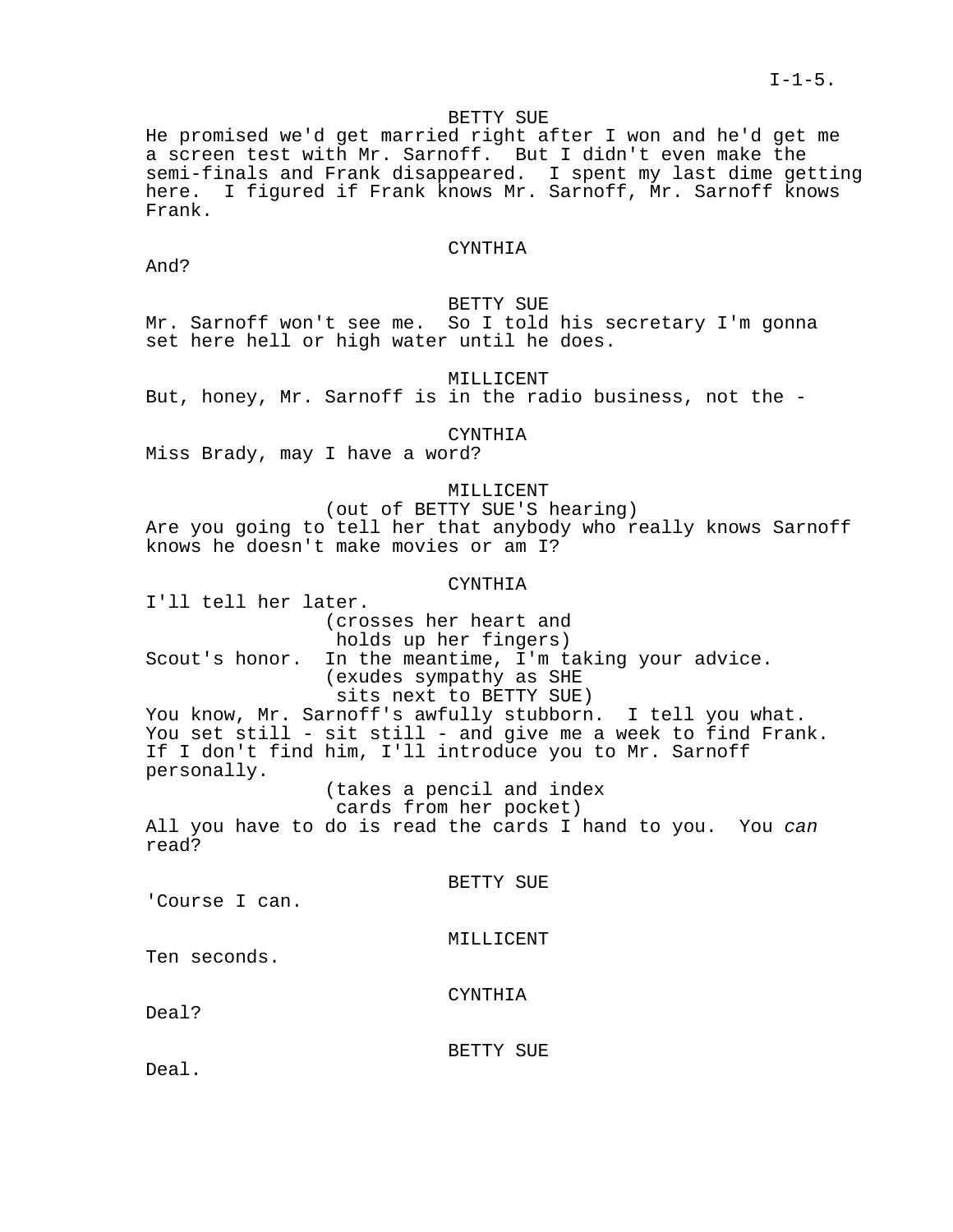MILLICENT (gives BETTY SUE a signal to hush and counts down with her fingers) Shhh. In three. In two. In one.

CYNTHIA

(whispering as if covering a golf tournament)

This is Cynthia Stevenson live from high atop the RCA building. I'm crouched ten feet from the flagpole where beauty queen Betty Sue Tomlinson sits suspended between life and death. Despite the heroic efforts of the New York Police Department to talk her down -

(CYNTHIA hands BETTY SUE a card.)

BETTY SUE

(mechanically) Back off, Copper, or I'll jump.

CYNTHIA

- this forsaken flower of American maidenhood clings to her perilous perch. I'm going closer to see if I can get Miss Tomlinson to say a few words.

MILLICENT

And we're out to commercial. Back in thirty seconds.

BETTY SUE

I don't see a flagpole. Or the police.

CYNTHIA

But the audience does. I could tell them Martians were attacking and they'd believe it.

> (CYNTHIA scribbles on the index cards. The telephone rings. MILLICENT answers.)

> > MILLICENT

Cynthia Stevenson's office. (holds the phone out to CYNTHIA) Johansson's been listening. He wants to send some boys over.

CYNTHIA Now he wants to send some boys over. (into the mouthpiece) Fuggedaboutit!

> MILLICENT (hangs up the phone)

Back in ten.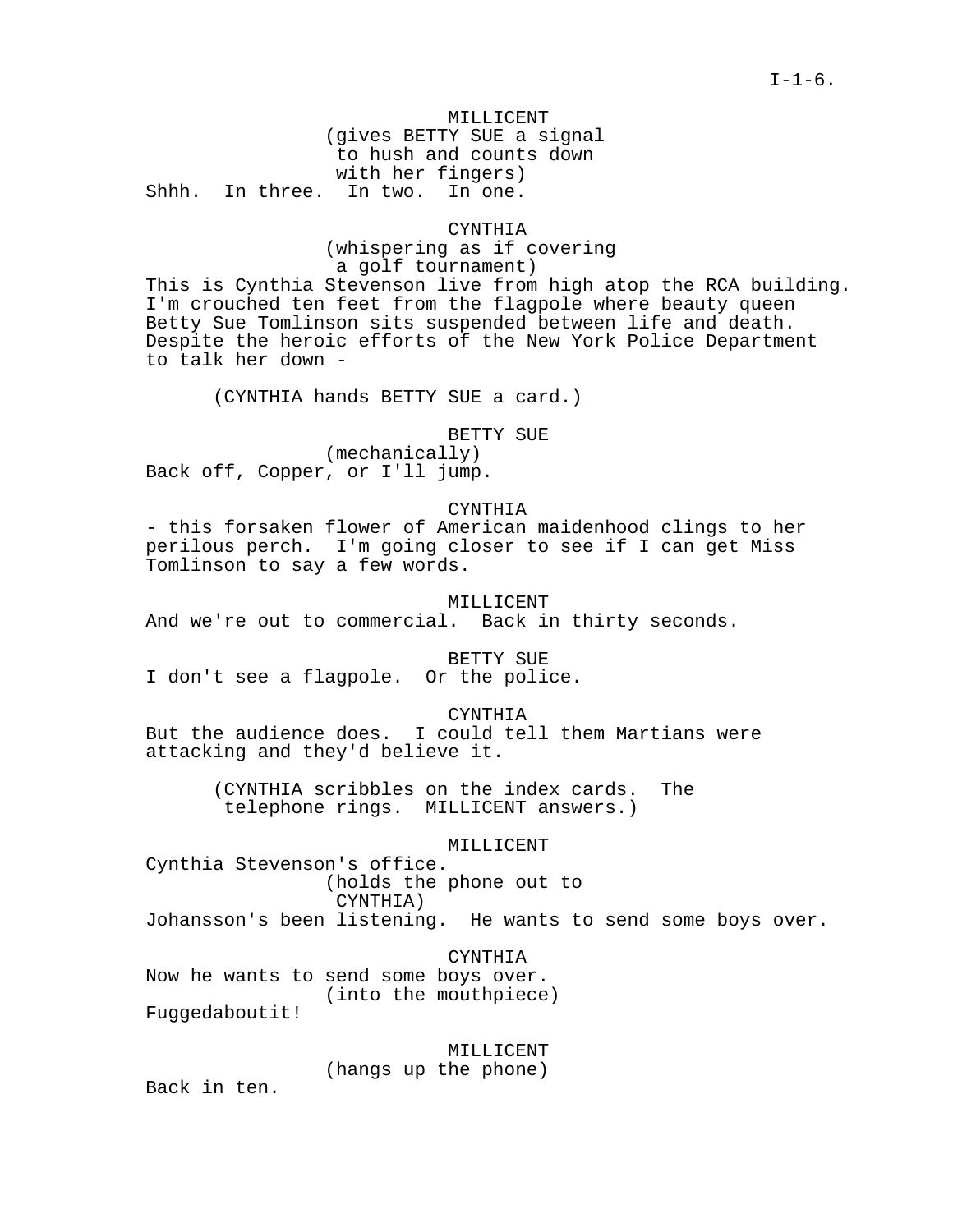$I-1-7$ .

# CYNTHIA

(to BETTY SUE) Give it some feeling, will you? You wanna be in movies? Start acting.

(MILLICENT counts down on her fingers and cues.)

# CYNTHIA

As Betty Sue Tomlinson clings to life seven-hundred and fifty feet above Sixth Avenue, the sordid details emerge. This sweetheart of the South was wooed and won by New York movie producer Frank Giles who promised her marriage and stardom. Mr. Giles absconded but true love lives. Penniless and friendless in the big city, Miss Tomlinson cries out for her man.

(SHE hands BETTY SUE another index card.)

# BETTY SUE

(histrionically) Where is Frank? Can someone please find Frank?

# CYNTHIA

If you are Frank Giles, or if you know Frank Giles, you can save a young woman's life by calling Empire 9581. I'm Cynthia Stevenson and you have been listening to the first episode of, of - "Postcards from the Ledge."

# MILLICENT

And we're out.

(The phone rings. MILLICENT answers.)

Cynthia Stevenson's office. Yes, sir. (hangs up) Sarnoff. He loves it. Junior, sit tight. Cynthia, his office. Pronto.

(Lights down.)

# SCENE 2

THE SAME LOCATION. BETTY SUE SPRAWLS ON THE LEDGE FILING HER FINGERNAILS. MILLICENT SITS INSIDE WITH THE EQUIPMENT. CYNTHIA WALKS THE LEDGE BALANCING GRACEFULLY WITH ARMS OUTSTRETCHED.

### ANNOUNCER

Five days later -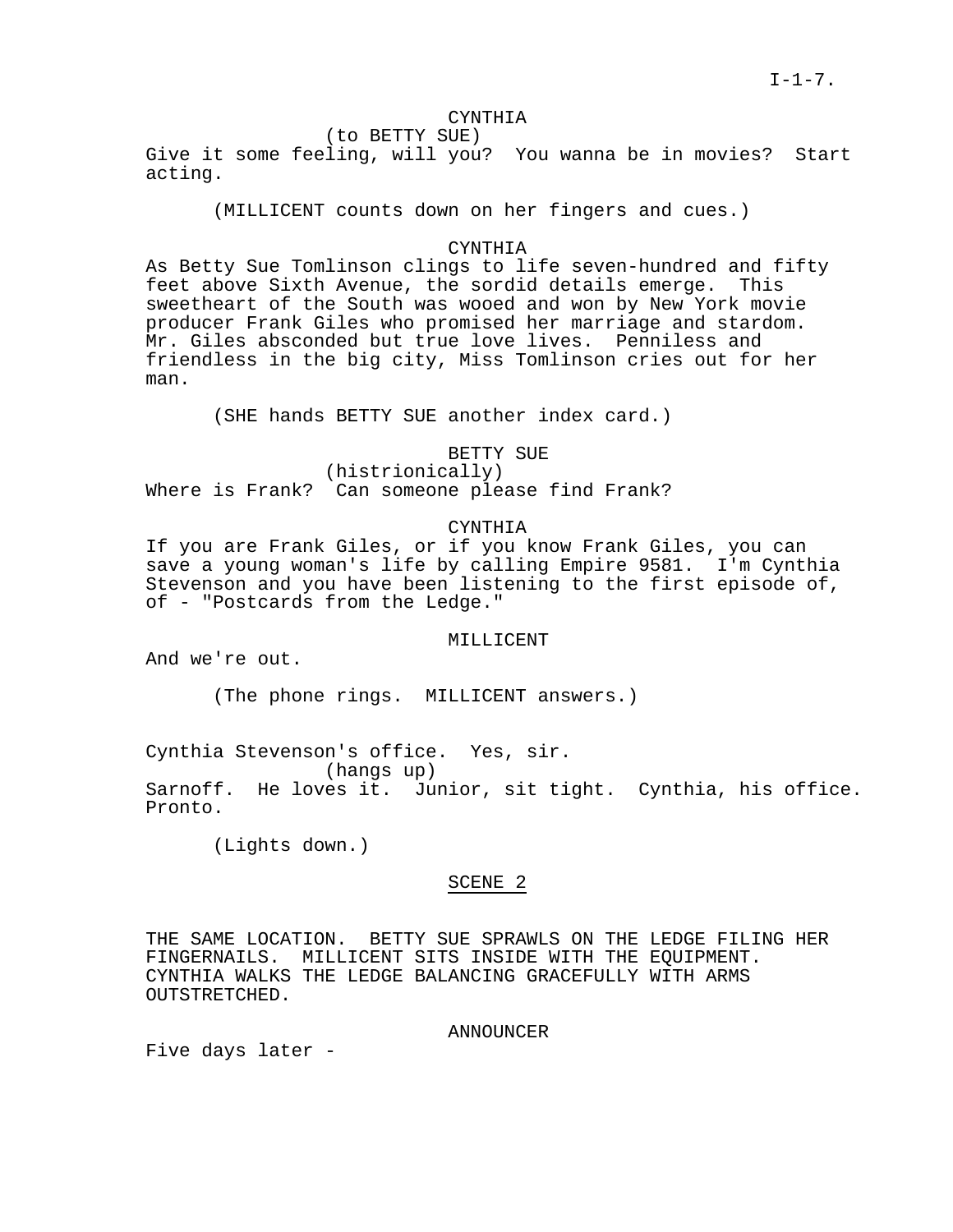# CYNTHIA

It's been almost a week. You'd think we'd have a lead on Frank by now.

BETTY SUE

When do I see Mr. Sarnoff? I'm bored.

MILLICENT

So is the audience. We need a wow finish or we're kaput.

# CYNTHIA

You know, it's kinda nice out here once you get used to it. You ought to try it.

MILLICENT

Not on your life. We're back on air in thirty.

CYNTHIA

If only Frank and Sarnoff really knew each other.

# BETTY SUE

They don't know each other!? You lied to me! I've been waiting out here for days for no reason! You don't care about me. You only care about -

(FRANK, a handsome pizza delivery boy knocks on the open doorway.)

# FRANK

Who ordered pepperoni?

BETTY SUE

(near tears)

Frank?

### FRANK

Betty Sue?

# MILLICENT

Quiet! Five seconds.

(MILLICENT desperately gives the throat-cutting signal and counts down. FRANK and BETTY SUE embrace. CYNTHIA follows with the microphone.)

# FRANK

(right on cue) Betty Sue? Is it really you?

# BETTY SUE

Frank. Frank. I thought I'd never see you again. You wanted a beauty queen and I'm not even a beauty princess.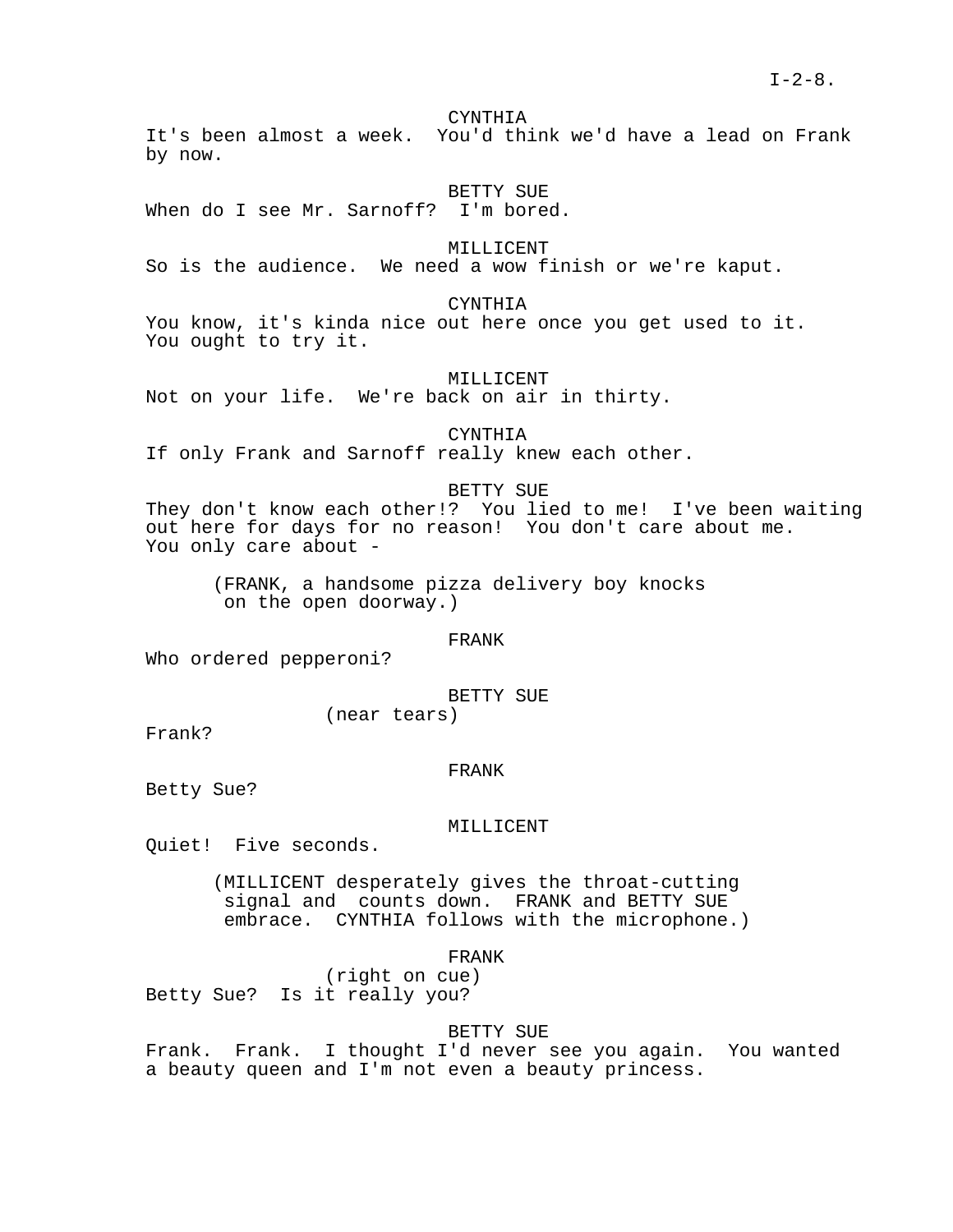### FRANK

That's not it, darling. I ran away because I'm not a producer. I figured a beautiful girl like you would never go for the real me.

### BETTY SUE

My poor, sweet Frank. Don't you know the screen test was frosting? You're the cake. I love you, Frank Giles. Do you still have the marriage license?

### FRANK

Do I!

# BETTY SUE

Then what are we waiting for? Miss Stevenson, how can we thank you? If it wasn't for you, none of this would have happened.

(FRANK and BETTY SUE kiss. THEY exit.)

# CYNTHIA

(with a catch in her throat)

Tears stream down the faces of the policemen and psychologists gathered here to keep Betty Sue Tomlinson alive. To think that she and her beloved will enjoy the rich, full life that once hung by a thread brings a lump to this reporter's throat. For Postcards on the Ledge, this is Cynthia Stevenson.

# MILLICENT

And we're out. What a load of hooey. I feel dirty.

### CYNTHIA

You're the one who wanted real people.

### MILLICENT

And real stories.

### CYNTHIA

Real stories. The real story would have put that kid on the first bus back to Georgia.

(nobly)

Sometimes we have to strive for a higher truth.

# MILLICENT

Or higher ratings.

### CYNTHIA

"A tree that falls in an empty forest makes no sound." We can only do good for others by doing well for ourselves. Don't you want to do good?

### MILLICENT

Ye-es. But it's not like a Betty Sue is going to drop in every day.